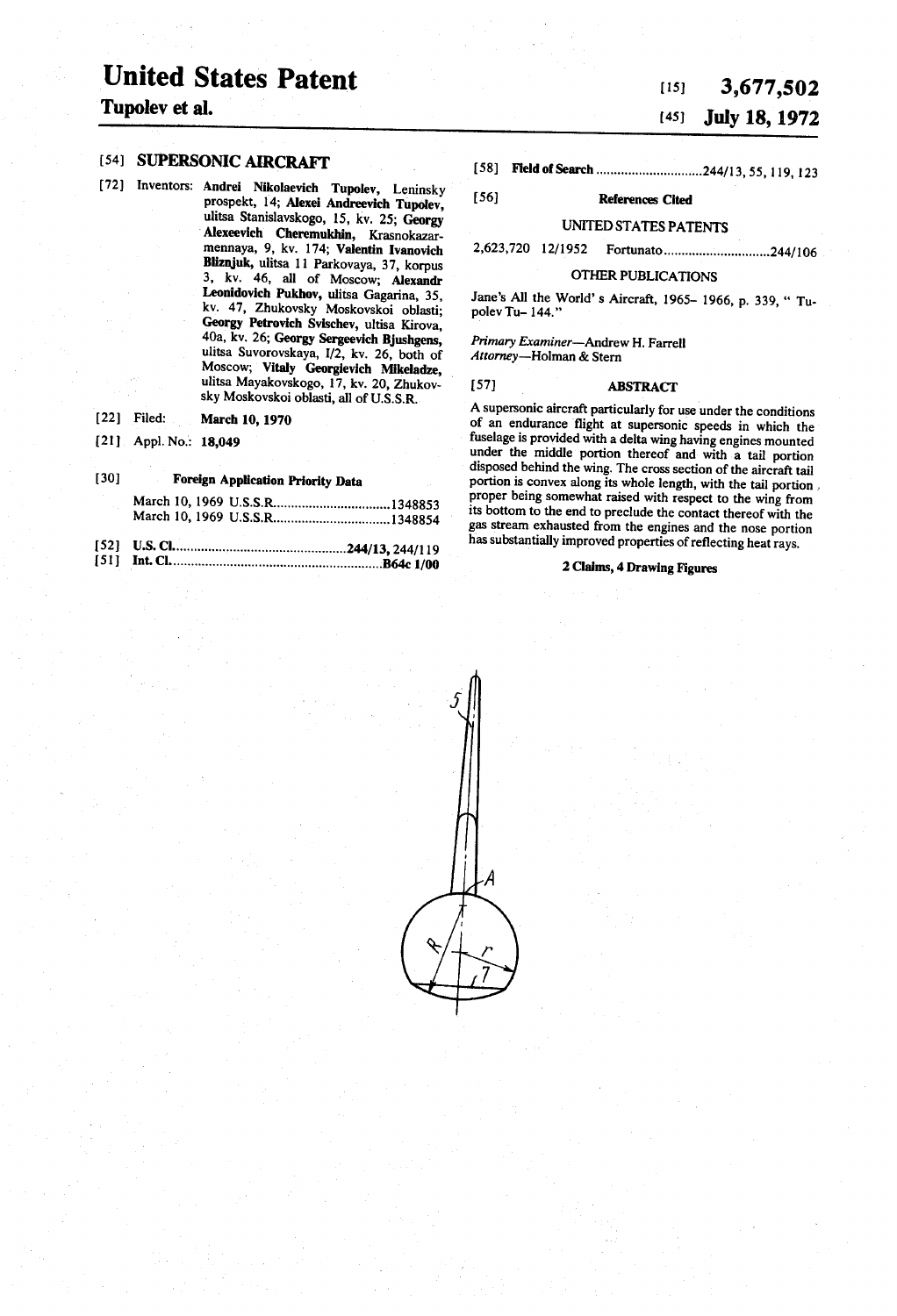

INVENTORS<br>A.N. TUPOLEY ET AL. Holman, Dascock, During & Seebold ATTORNEYS